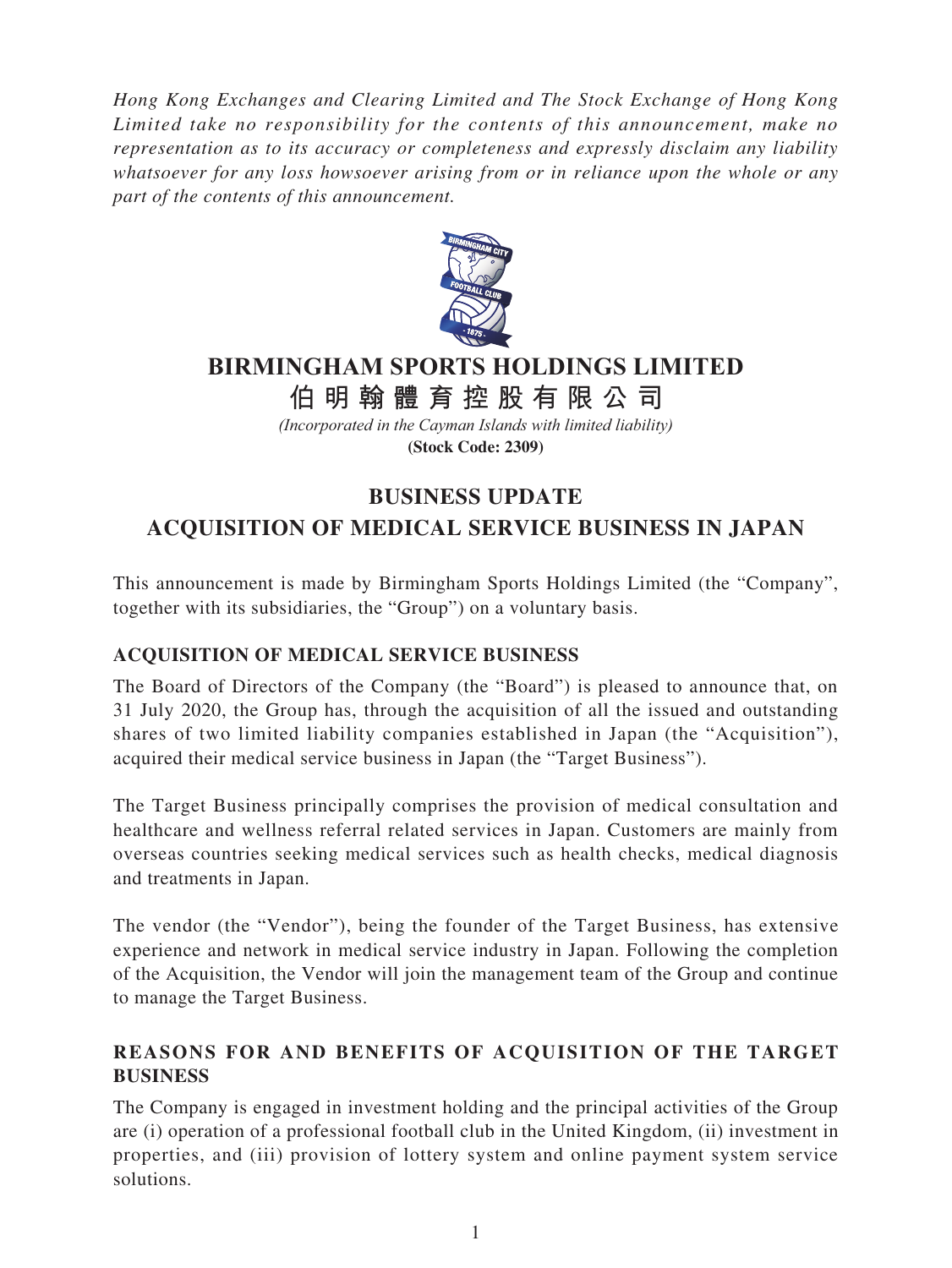For the six months ended 31 December 2019, the football club and the system services business were incurring loss and required continual support by the Company. As disclosed in the interim report of the Company for the six months ended 31 December 2019, with an aim to broaden the business scope and scale of the Company, and to enhance the financial structure of the Company, the management of the Company has been ambitious in exploring development in different markets and industries.

According to the statistics from the National Bureau of Statistics of the People's Republic of China ("China") and the Japan Tourism Agency, the annual medical expense per person in China almost doubled from 2013 to 2019, representing a compound annual growth rate of approximately 13%. For those who looked for overseas medical services, approximately 28% of them opt for Japan as their choice of destination. Nearly 8 million travellers from China visited Japan in 2019 and contributed spending over JPY1,701.6 billion (equivalent to approximately HK\$125.2 billion), of which approximately JPY124.2 billion (equivalent to approximately HK\$9.1 billion) was spent on medicine and healthcare related services and products. With the impact of China's growing aging population becoming more pronounced, the expansion of the medical and healthcare market is expected to continue. In addition, as the proportion of middle-class families in China increases, the market demand for high-end medical products and services is also set to rise. As one of the most developed countries in Asia in the medical and services sector, Japan with its geographical advantage, and its similar culinary and living culture to China, will bound to have a strong growth momentum in the future high-end medical market. The Group believes that there is enormous potential for future growth in Japan's medical services market.

Going forward, the Group plans to build on the current structure of the Target Business and strengthen and expand its existing business by further introducing high net worth customers from China to receive medical, wellness and other services in Japan with an aim to enhance its market share and market position, thereby forming an agglomeration of resources of Japan's medical industry. At the same time, with the help of the Internet, big data and artificial intelligence technologies, the Group will channel Japanese medical and wellness industry resources to China by means of online platform, e-commerce and new media promotion, and gradually build a medical institution that offers non-optional medical treatments differentiated with sophisticated services in China by reference to high-end medical services providers in Japan as its core business. The Group will actively acquire advanced technologies and recruit talents in relevant segments and progressively expand its medical territory to other countries and regions to form a comprehensive international medical and healthcare system.

The Company is keen on gradually building a new medical service segment in the future based on medical industry resources, supported by high-end medical services, and with its own technologies and talents as the core, and bring favourable returns to its shareholders with reputable business.